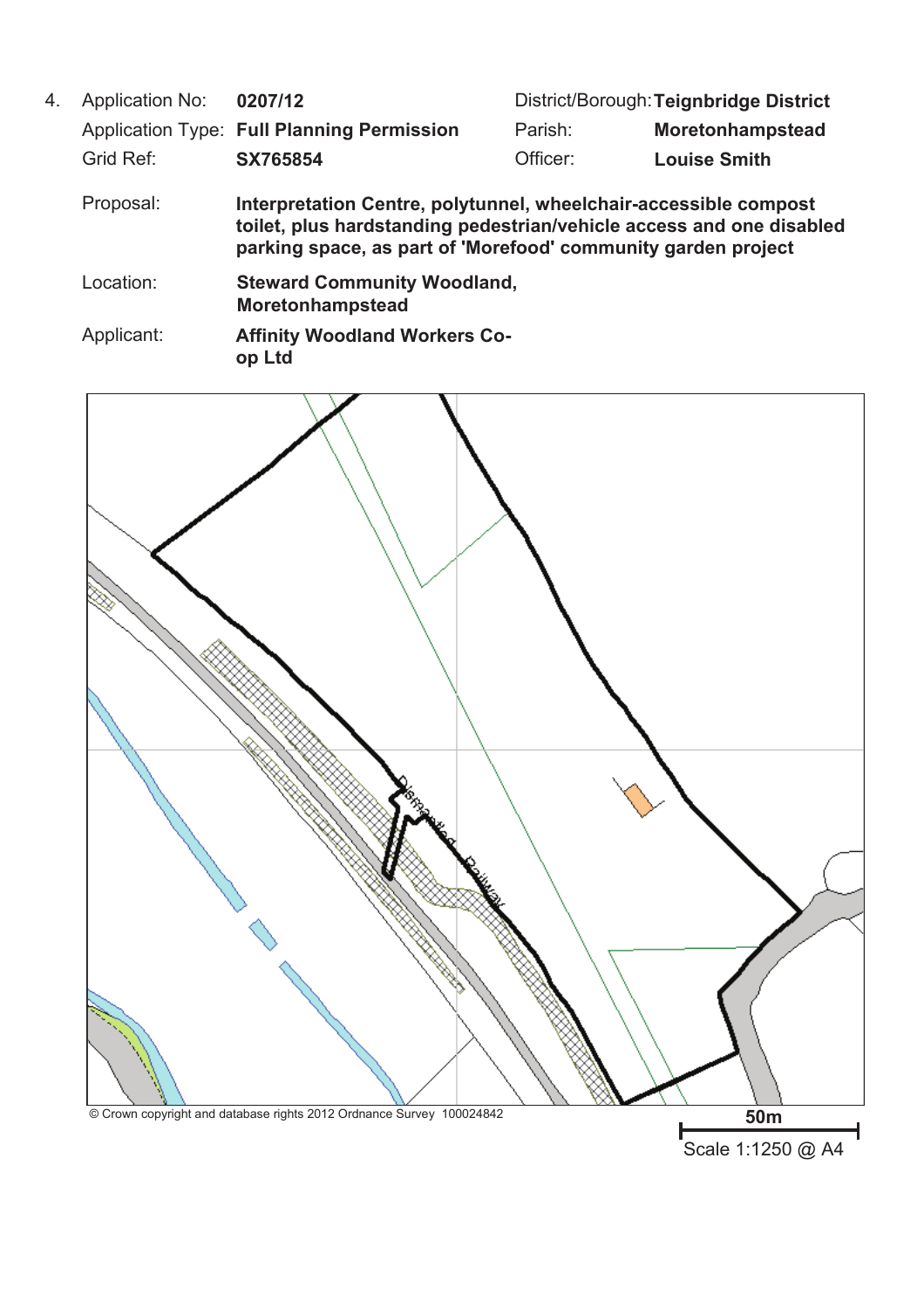# Recommendation **That temporary permission be GRANTED**

# **Condition(s)**

- The development hereby permitted shall be for a limited period expiring on the 31 December 2017. Thereafter the use hereby permitted shall be discontinued, the buildings removed in accordance with details to be submitted to and approved in writing by the Local Planning Authority and the land restored to its former condition. 1.
- The development hereby permitted shall be implemented within 6 months from the date of this decision and all development works and site layout shall be completed by no later than 1 September 2013. 2.
- No tree or hedge along the south west boundary of the site shall be felled, lopped, topped, cut down or grubbed out (other than those shown to be removed in the Morefood Tree Survey and Strategy received on the 27 June 2012) without the prior written consent of the Local Planning Authority. Any tree or hedge removed without consent, or found to be dying, damaged or diseased, shall be replaced on a like for like basis unless otherwise agreed in writing by the Local Planning Authority. 3.
- The roof of the compost toilet hereby approved shall be covered in a dark grey coloured material. Prior to the commencement of any roofing works on the development hereby approved, samples of the proposed external roofing materials shall be submitted to the Local Planning Authority for approval; thereafter unless otherwise agreed by the Local Planning Authority in writing, only approved external roofing materials shall be used in the development. 4.
- Prior to the substantial completion of the development hereby permitted, and notwithstanding the plans and application forms hereby approved, details of the proposed surfacing materials for the disabled access, parking and turning space shall be submitted to the Local Planning Authority for approval; thereafter unless otherwise agreed by the Local Planning Authority in writing, only the approved surfacing materials shall be used in the development. 5.
- Vegetation clearance work shall only take place between November and February to a short height (less than 4cm) thereafter careful ground stripping works can be carried out in the summer months, unless otherwise agreed in writing by the Local Planning Authority. Any reptiles found during the clearance process should be carefully moved to an area of suitable habitat nearby. 6.
- 7. There shall be no retail sales to the public directly from the application site.
- Before the construction of the buildings and the use hereby approved commencing, details of the proposed garden opening times shall be submitted to and approved in writing by the Local Planning Authority. The development shall operate strictly in accordance with the approved opening times. 8.
- A record shall be maintained at all times, and made available to the Local Planning Authority on request, of all the courses provided for the public at the land. The details recorded shall include the duration, subject and content of each activity, the numbers attending, the place from which they have traveled to take place in the activity and the means of transport used to attend. The record shall be maintained for inspection by the Local Planning Authority for the period of the permission. 9.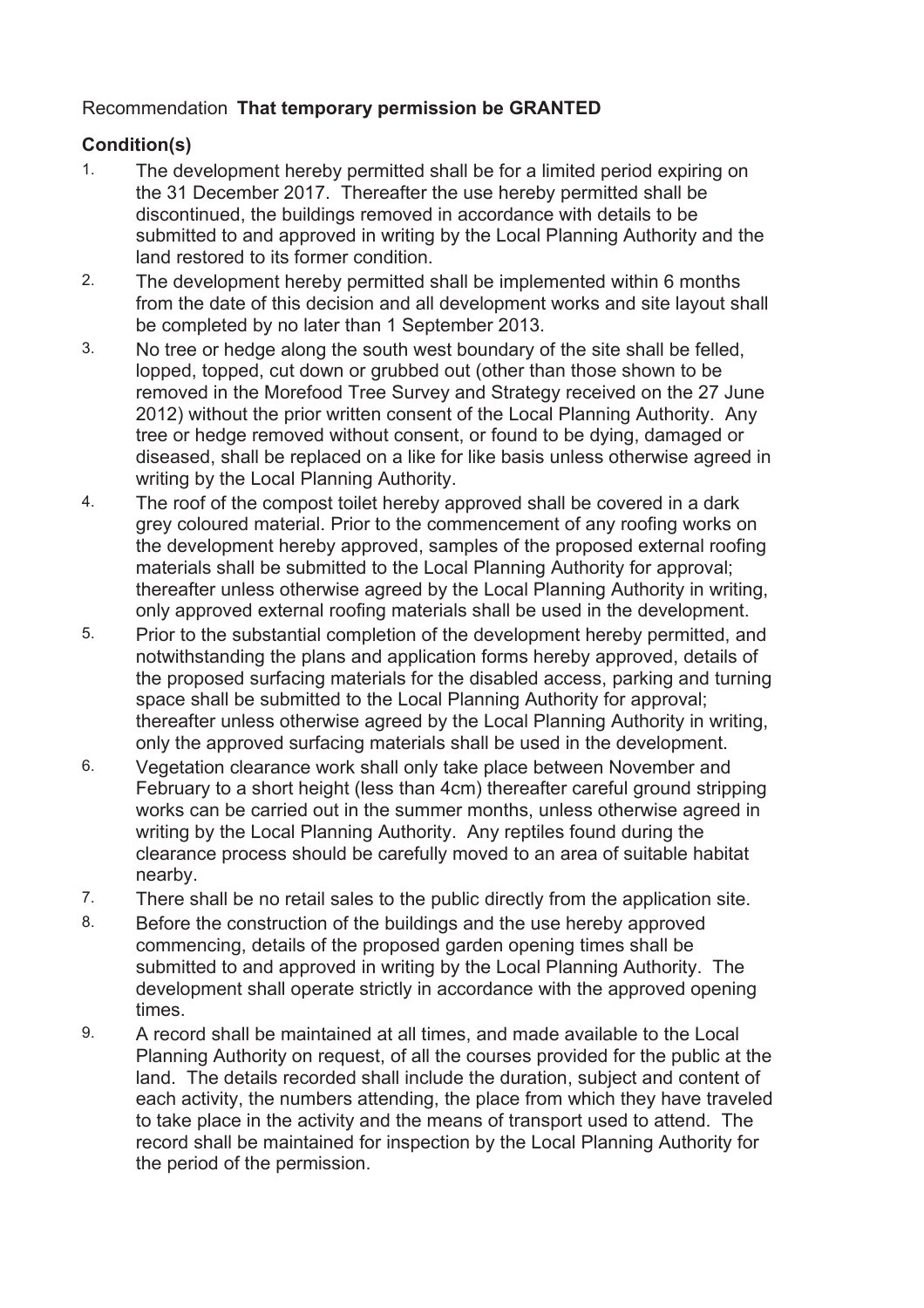- A plan showing the proposed detailed site layout, including all soft and hard landscaping, shall be submitted to the Local Planning Authority for approval within 2 months of the date of this decision notice and implemented in full by September 2013. 10.
- Full details of how the proposed car parking permit system will operate shall be submitted to the Local Planning Authority for approval. Information on the annual number of vehicle numbers visiting the site shall be submitted to the Local Planning Authority at the end of every year of operation. The permit system shall be in place and operational by the end of December 2012. 11.
- Full audited accounts shall be submitted to the Local Planning Authority by September each year for the previous financial year. The first account shall be submitted in September 2014. 12.

#### **Introduction**

The application proposes the erection of a number of structures as part of the MoreFood Project, which is a local sustainable food growing and demonstration garden. It is proposed to be managed by the Affinity Woodland Workers Co-operative Ltd, a not-for-profit limited company

The site is a 1ha parcel of land on the western edge of Steward Wood, within land owned by the Steward Community Woodland Project (SCWP). It is located adjacent to, and elevated above, the newly constructed section of the Wray Valley Trail which runs past Steward Mill and Steward Cottages.

The Morefood project is proposed to operate separately from the Steward Community Woodland Project, albeit the driving force will be the Steward Wood Community and Directors.

The application is presented to Members in view of the number of letters of objection and the comments from the Parish Council, and the history of the site.

# **Planning History**

| 0671/07 | Low impact living development incorporating sustainable agriculture and<br>forestry, permaculture and education for a temporary period of five years |                              |                  |
|---------|------------------------------------------------------------------------------------------------------------------------------------------------------|------------------------------|------------------|
|         | Change of Use<br>Appeal lodged: 24 April 08                                                                                                          | Refused<br>Result: Allowed   | 05 November 2007 |
| 0063/02 | Polytunnel (120sqm) for horticultural use                                                                                                            |                              |                  |
|         | <b>Prior Approval</b>                                                                                                                                | Refused                      | 08 April 2002    |
| 0427/00 | Low impact, sustainable development associated with agricultural/forestry<br>enterprise incorporating educational and residential elements           |                              |                  |
|         | Change of Use<br>Appeal lodged: 18 April 01                                                                                                          | Refused<br>Result: Dismissed | 14 November 2000 |

# **Consultations**

| <b>Teignbridge District Council</b><br>$(TDC)$ : | Does not wish to comment                                                                                                                                                                                 |
|--------------------------------------------------|----------------------------------------------------------------------------------------------------------------------------------------------------------------------------------------------------------|
| County EEC Directorate:                          | With the benefit of the supporting information, in particular<br>information provided on the way in which those attending<br>the site will be managed and marshalled, no highway<br>problem is foreseen. |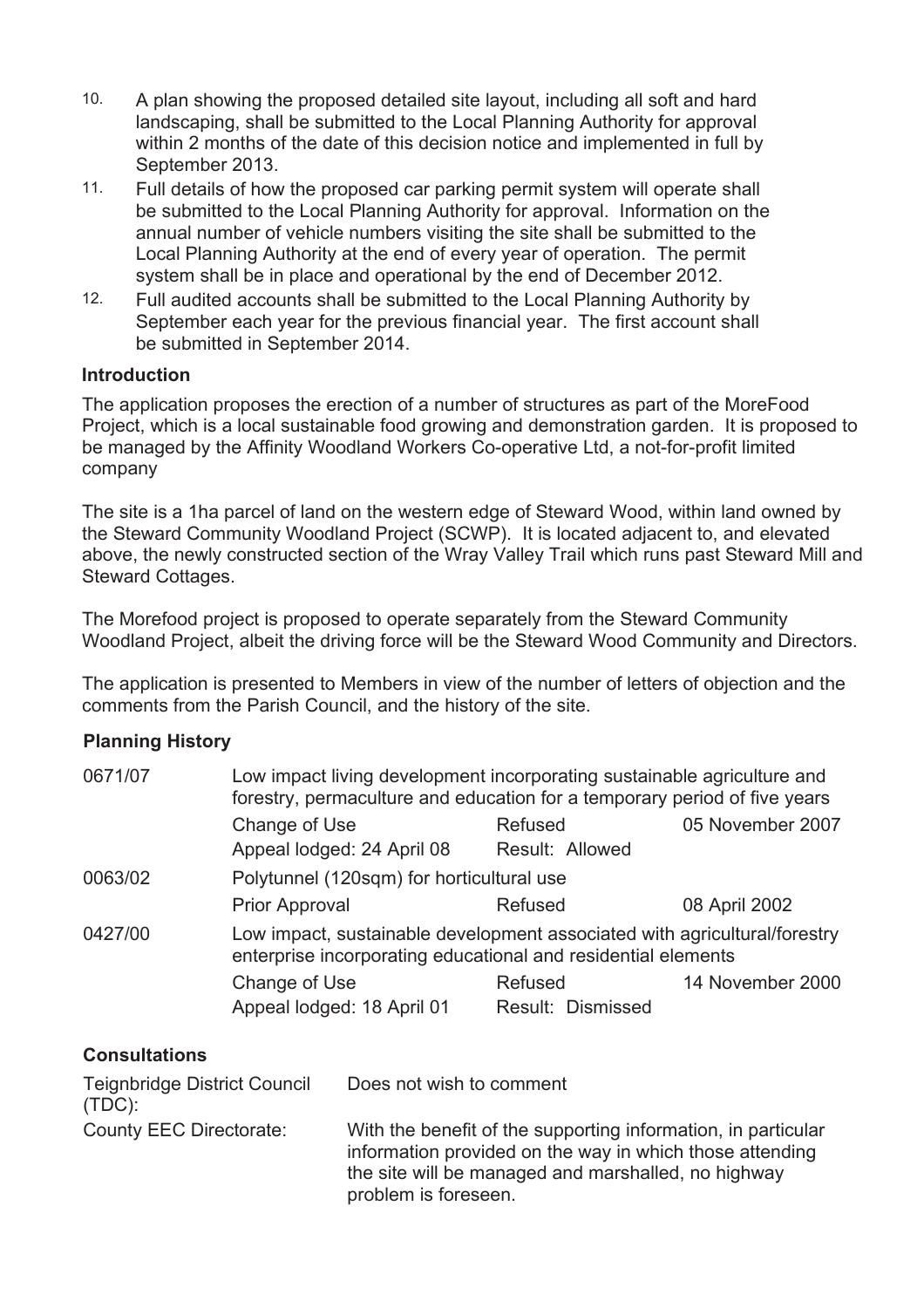|                                                    | The proposed disabled parking space is now acceptable<br>with regard to access and gradient.<br>It is suggested that a temporary permission may be<br>appropriate in order to monitor the affect/conflict with users<br>of the Wray Valley Trail.<br>The site is accessible by modes of transport other than by<br>private car and the intention is through advertising, publicity<br>and the web site that such modes will be encouraged. Use<br>of the Wray Valley Trail will provide an attractive alternative<br>for walkers and cyclists. |
|----------------------------------------------------|------------------------------------------------------------------------------------------------------------------------------------------------------------------------------------------------------------------------------------------------------------------------------------------------------------------------------------------------------------------------------------------------------------------------------------------------------------------------------------------------------------------------------------------------|
| South West Water:                                  | No objection                                                                                                                                                                                                                                                                                                                                                                                                                                                                                                                                   |
| <b>Environment Agency:</b>                         | No objection - flood zone 1 standing advice only                                                                                                                                                                                                                                                                                                                                                                                                                                                                                               |
| Ecology & Wildlife<br><b>Conservation Section:</b> | Timing of works and careful working practices to be a<br>condition of planning consent                                                                                                                                                                                                                                                                                                                                                                                                                                                         |
| Trees & Landscape Officer:                         | No objection to temporary permission being granted                                                                                                                                                                                                                                                                                                                                                                                                                                                                                             |

# **Parish/Town Council Comments**

| Moretonhampstead PC: | <b>COMMENTS ON ORIGINAL SUBMISSION</b>                                                                                                                                         |
|----------------------|--------------------------------------------------------------------------------------------------------------------------------------------------------------------------------|
|                      | The Parish Council objects to the proposal as it stands due<br>to the following points;<br>- inaccuracies in the size of the plot<br>- no detailed information on fence design |
|                      | - the impact of additional parking on a long standing<br>agreement made with all residents<br>- no detailed plan of disabled access and concern about the<br>proposed location |
| Moretonhampstead PC: | <b>COMMENTS ON REVISED PLANS &amp; ADDITIONAL</b><br><b>INFORMATION</b>                                                                                                        |
|                      | The Parish Council objects until such time as concerns of<br>parking and access are resolved with Devon County<br>Council and residents.                                       |

# **Relevant Structure Plan Policies**

CO10 - Protection of Nature Conservation Sites and Species

CO2 - National Parks

### **Relevant Development Management and Delivery Development Plan Document Policies**

COR1 - Sustainable Development Principles

COR12 - Meeting the need for local infrastructure, community facilities and public services

- COR13 Providing for high standards of accessibility and design
- COR18 Providing for sustainable economic growth
- COR19 Dealing with proposals for tourism development
- COR2 Settlement Strategies
- COR21 Dealing with development and transport issues in a sustainable way
- COR4 Design and sustainable development principles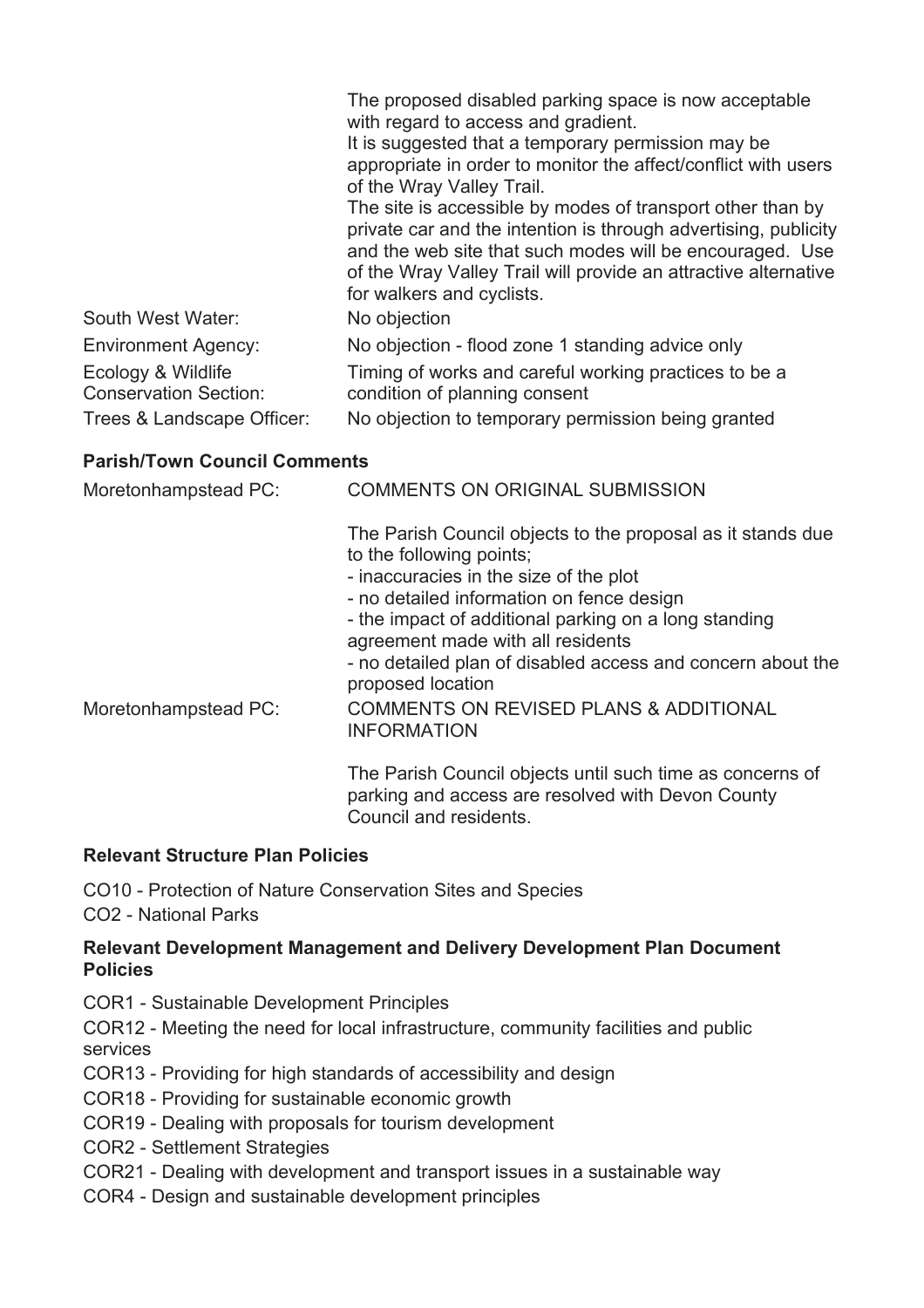COR7 - Providing for the conservation of Dartmoor's varied plant and animal life and geology

DMD1 - Delivering National Park purposes and protecting Dartmoor's Special **Qualities** 

DMD14 - Biodiversity and geological conservation

DMD3 - Sustaining the quality of places in Dartmoor National Park

DMD34 - Agricultural and forestry

DMD4 - Protecting local amenity

DMD43 - New visitor attractions and development of existing enterprises

DMD5 - National Park Landscape

# **Representations**

9 letters of objection 38 letters of support 1 other letter

LETTERS OF SUPPORT

Letters of support have been received from individuals from the local area, outside Dartmoor and from a number of organisations; LAND Permaculture Association, Dartmoor Circle, Bovey Climate Action Group, Agro-forestry Research Trust, The Dartmoor Society and Moretonhampstead Association for Youth.

They support the proposal to educate people in growing their own food on Dartmoor through the community garden and its promotion of sustainable land management. It is stated that the project will bring social, economic and health benefits as well as bringing visitors to the area and providing accessibility for all. They explain that the structures will be integrated within this wooded environment and that the project will be well connected to the Wray Valley Trail.

One supporter recognises the need to carefully consider the proposed parking arrangements.

# LETTERS OF OBJECTION

Strong objections have been raised by residents living in close proximity to the application site.

They state that there is no public access to the site and that the proposal will conflict with the safety of users of the Wray Valley Trail and create nuisance for adjacent property owners. They explain that the proposal will conflict with safety audit arrangements drawn up by Devon Country Council, local residents and Steward Community Woodland Project (SCWP). One of the objectors proposes an alternative route to access the site. It is claimed that the SCWP do not presently operate in accordance with the agreement and that consideration should be given to cycle parking rather than vehicle parking. They state that SCWP have not demonstrated that they live in a sustainable manner from the land and that they have not implemented previous plans for developing this garden space. Concerns are also expressed about the development being an attempt to legitimise the future of the Steward Wood community. They state that a community garden scheme should be better located to Moretonhampstead and that no lottery funding representative has visited the land to assess the specifics of the site.

# **Observations**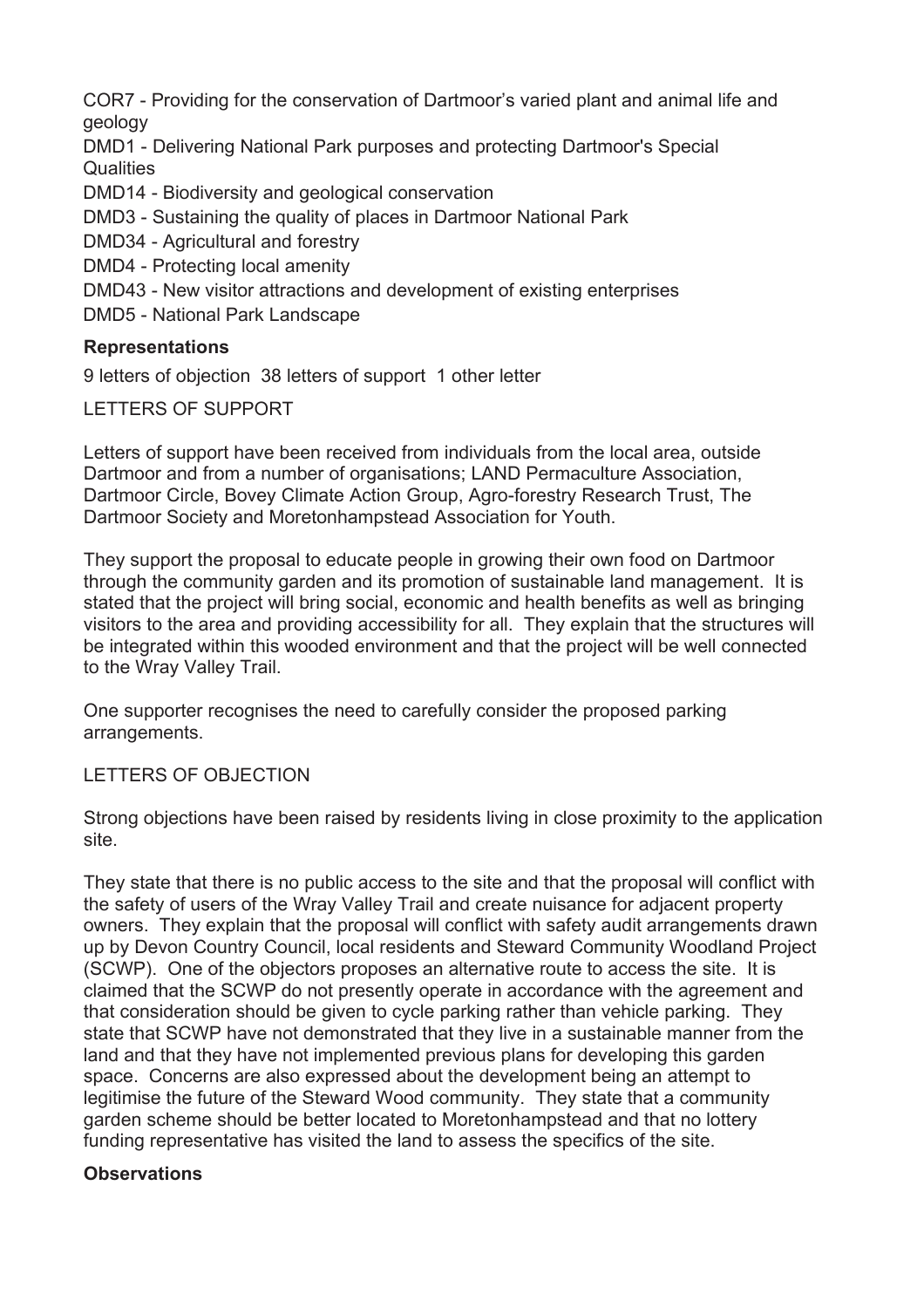### PI ANNING HISTORY

The application site is on land owned by the Steward Community Woodland Project and part of the land that is the subject of previous planning consents associated with this project.

There is a longstanding planning history on this site.

Members will be familiar with the most recent permission which was granted at appeal in 2009 for a temporary permission for mixed use of the land to allow for low impact living development incorporating sustainable agriculture and forestry, permaculture and education. This is a five year permission expiring on the 1 June 2014 and allows for a forestry school providing courses, retreats and activities for the public to attend.

#### **PROPOSAL**

The MoreFood Project is supported by a business plan, grant funding proposal and community questionnaire. There are a number of local partners.

The garden is proposed to incorporate demonstration areas principally in forest gardening, orchards, composting, traditional hedging, soil management, water management and biodiversity. It is also proposed to incorporate seven community allotments within the site.

The garden is proposed as a visitor and community space, as well as a venue for providing a series of educational programs. It is proposed to contribute to small scale local food production, retailing to the community.

Three structures are proposed on the land; these include an interpretation centre, wheelchair accessible composting toilet and polytunnel. With the exception of the polytunnel, these are timber structures which are proposed to be sourced from the woodland. The interpretation centre is proposed to incorporate information boards, a place for shelter, tool and produce storage. Revised plans for the composting toilet have been received to address concerns raised by a representative of Dartmoor For All.

A disabled vehicular access is also proposed along an existing steep access from the Wray Valley Trail to the western boundary of the site, providing a parking and turning area on the more level land above.

The applicants have applied for and been successful in achieving lottery funding for the project.

#### PRINCIPLE OF DEVELOPMENT / USE

The National Planning Policy Framework establishes a presumption in favour of sustainable development and promotes the diversification of agriculture and land based rural enterprises.

Policies COR18, COR19 and DMD43 support sustainable rural enterprises and recreation facilities based on the intrinsic qualities of the Park. Policy DMD43 requires such development to be satisfactorily accessed from the road networks or other sustainable modes of transport and not detract from the quality of life of local residents.

Policies COR1, COR12, DMD1 and DMD19 promote the social and economic well-being of Dartmoor's communities.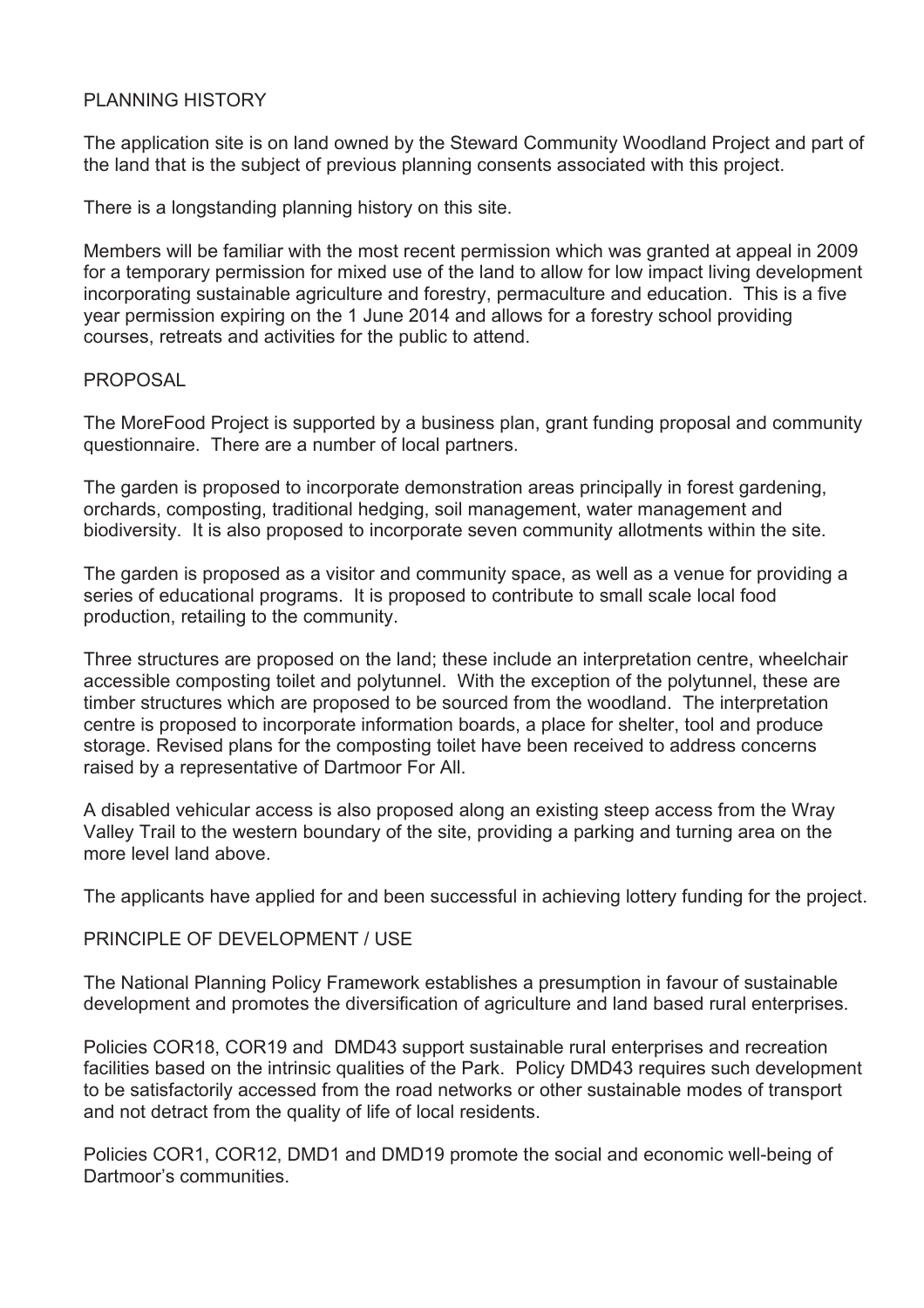It is a material consideration that the activities proposed to be carried out on the land are within the remit of the 2009 permission. This is a temporary permission, however, which expires on the 1 June 2014.

The Inspector's reasons, at that time, for issuing a temporary permission were that whilst the community woodland project provided significant wider benefit as a demonstration of sustainable permaculture principles, the development would harm the character and appearance of the woodland.

#### VISUAL IMPACT AND LANDSCAPE CHARACTER

Policies COR1, COR4, DMD1, DMD3 and DMD5 set out objectives for conserving and enhancing the character and appearance of the Dartmoor National Park.

The site is located at the base of a wooded valley. Part of the land comprises a small conifer plantation and part of the land has been cultivated for growing food.

The proposed developments are light weight structures to be constructed of traditional materials, except for the polytunnel. The proposed developments will require the removal of a small number of trees but this will have a minimal impact on the character of the area. Whilst the proposed developments will change the character of the land, the visual impact will be low due to their proposed siting and the vegetation enclosing the site. The visual impact will be contained within the site with some glimpsed views from the proposed new access point into the site. This does depend however on retaining tree cover over the longer term. A suitable surfacing material would need to be considered for the proposed disabled access drive and it would be important to retain the boundary vegetation along the perimeter of the site. The Inspector in the previous appeal commented that a permanent presence on site would undoubtedly alter the character and appearance of the National Park and would be contrary to policy.

#### HIGHWAY SAFETY & NEIGHBOUR AMENITY

The proposed development is approximately 0.5km from the edge of the defined settlement boundary of Moretonhampstead (1.3km from the centre of this Local Centre). It is connected by the A382 and the newly completed section of the Wray Valley Trail and will enable sustainable modes of travel to, and from, the site in line with the objectives of policies COR21 and COR1.

It is acknowledged that some persons will travel by private car and there is existing parking provision within the ownership of the SCWP which allows for this.

Local residents are concerned that the proposal will conflict with the Safety Audit Agreement drawn up by Devon County Council. This agreement is understood to be independent of the planning conditions imposed by the Planning Inspector and was drawn up on completion of the Wray Valley Trail. This agreement requires marshals of SCWP to guide vehicles at the start and end of training event days to help reduce vehicle and cycle conflict.

This agreement does not limit the number or frequency of visitors to the site. This is controlled by the size of the parking area, which was agreed by planning condition. The Planning Inspector did not restrict visitor numbers or frequency, he imposed a condition requiring the layout parking area (for a maximum of 20 vehicles) to be submitted for approval and timetable for implementation. He acknowledged that the public would attend activities with or without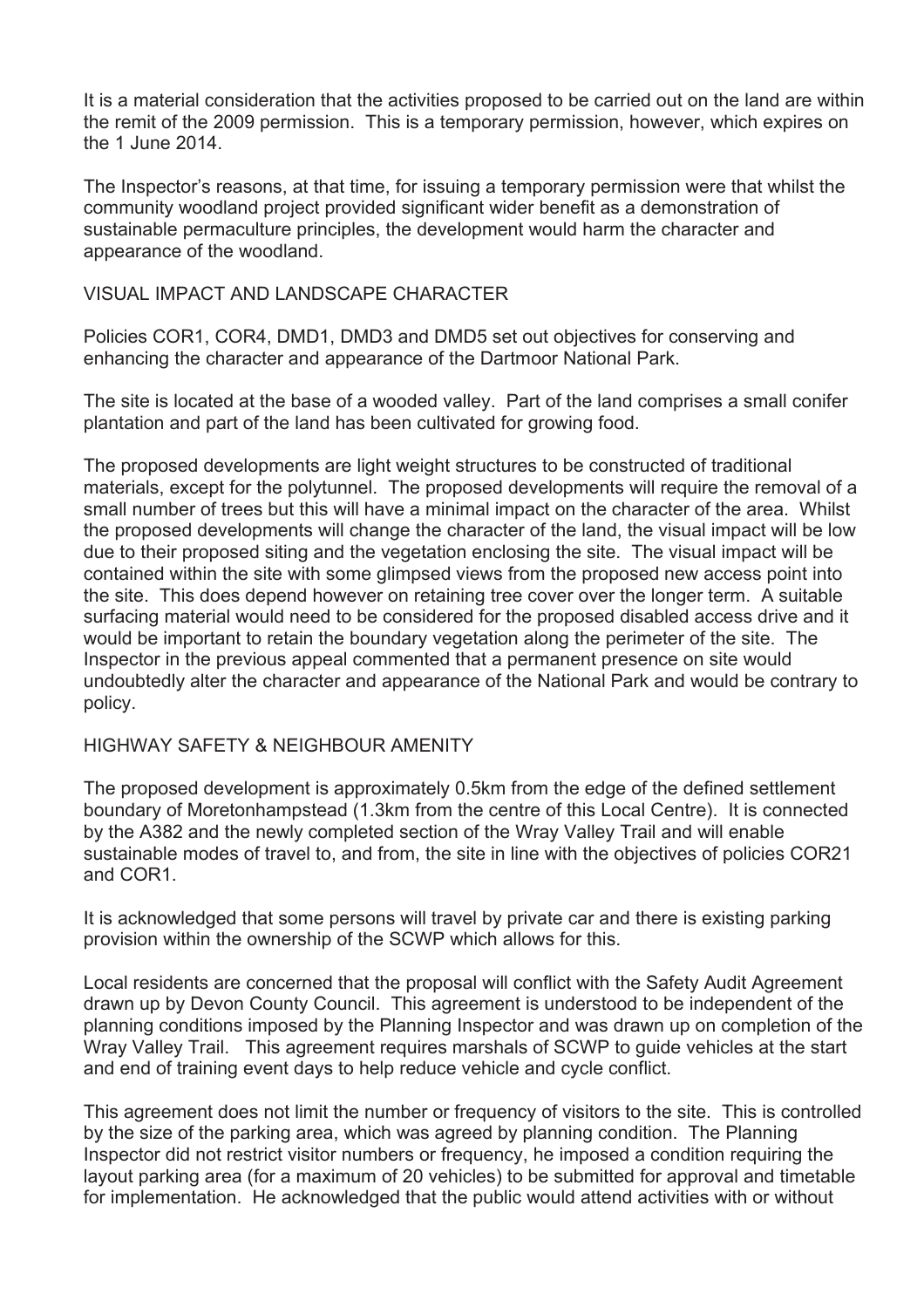payment. No management agreement of this area is controlled through the planning permission.

The projected visitor numbers to the site are in excess of visitor numbers over the past year, although it is difficult to quantify exact numbers. The applicants state that persons visiting by vehicle will be by agreement only and that they will operate a permit system. Details of how such a permit scheme can be operated and enforced would need to be submitted.

There are local concerns raised about potential conflict with users of the Wray Valley Trail and impact on residential amenity. The Wray Valley Trail was not constructed at the time of the Inspectors decision; he was not aware of a detailed route or implementation programme. The first section of the trail has now been completed from Moretonhampstead to Steward Cottages.

This section of the Wray Valley Trail is now in operation and is material to the consideration of this application. Policies TF6 and DMD42 do not permit development which would increase vehicular traffic on footpaths to the detriment of their enjoyment by walkers unless there are over-riding social, economic or conservation benefits arising from the proposal. The existing activities of SCWT and associated traffic movements are permitted until 1 June 2014. The proposed development is likely to lead to an increase in traffic and therefore it is considered that a temporary permission, in tandem with the duration of the existing permission, would enable the Authority to monitor the impact of the development and any potential conflict with users of the Wray Valley and nuisance to neighbours in line with policies TF6, DMD42 and DMD4. Whilst it would not be normal to impose a temporary condition on building which are intended to have a longer life span, in this case the structures are light weight. In addition there is uncertainty regarding the project and the future of the community living on the site.

Furthermore, the applicants presently reside at Steward Wood and this adds to the sustainability justification for the Morefood project being in this countryside location outside any settlement. If the applicants move off the land in June 2014 then there will be increased traffic of those persons running the project and courses traveling to and from the site with potentially more impact on Wray Valley Trail users and residential amenity.

The scale and nature of the developments proposed are such that a condition requiring their removal after a specified time, should a permanent permission not be forthcoming in the future, is not considered to be unreasonable. When asked about the potential for the main community being denied planning permission post 2014, the applicants have explicitly stated the Moorfood project would not be affected as there would be no need for a permanent on-site residential presence. This could however change should the project prove successful and no doubt the applicants may put such a case forward at a future date. A grant of approval should not be seen as supporting the continuance of the community beyond 2014.

#### OTHER ISSUES

There is potential for reptiles, breeding birds and dormice within the site. In order to limit disturbance to these protected species, and to comply with the objectives of policies COR7 and DMD14, vegetation clearance works need to be carried out between November and February and with a specific methodology for ground stripping works.

Objectors have expressed concerns about the proposed developments justifying the continuation of on-site residence into the future. This however is not a matter for consideration under this application, which needs to be assessed on it's own merits at a later date.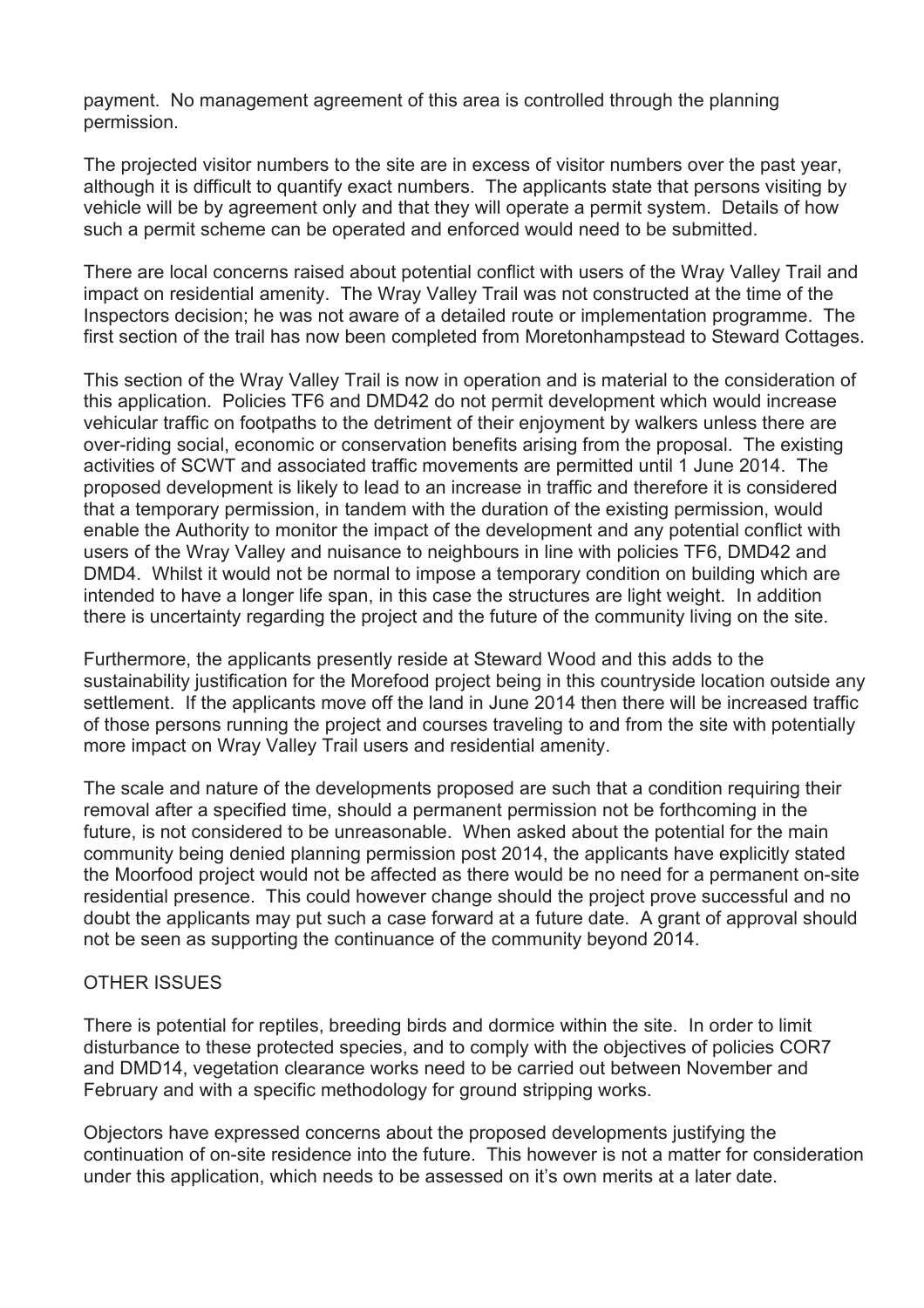### **CONCLUSIONS**

The proposal meets with some of the social, economic and sustainability objectives of planning policy and is well connected with the Wray Valley Trail to offer sustainable modes of travel and accessibility.

Officers consider that a temporary permission would be appropriate in terms of sustainability considerations and to enable the Authority to monitor the impact on the Wray Valley Trail and neighbour amenity. The proposed structures will have some impact on landscape character but the visual impact will essentially be contained within the site. There will also be a need to properly test the business by imposing strict limits on the length of the planning permission both in terms of implementation, end dates, and submission of properly audited accounts on an annual basis. When, and if, a future application is then made to make the use permanent the Authority will be in a better position to judge the success or otherwise of the project.

#### **Reason for Recommendation**

The development is consistent with the provisions of the Development Plan and government advice (and material considerations do not indicate otherwise) in particular;

Policies CO2 and CO10 of the Devon Structure Plan 2001 to 2016

Policies COR1, COR2, COR4, COR7, COR12, COR13, COR18 and COR19 of the Dartmoor National Park Authority Core Strategy Development Plan Document

Policies DMD1, DMD3, DMD4, DMD5, DMD34 and DMD43 of the Dartmoor National Park Authority Development Management and Delivery Development Plan Document Publication Version

English National Parks and the Broads UK Government Vision and Circular 2010 National Planning Policy Framework 2012

The development complies with the adopted Dartmoor National Park Authority Core Strategy Development Plan Document for the following reasons;

COR1 – It will promote the health, social and economic well-being of the community. It will have some impact on landscape character but this will not harm the quality of the wider landscape. It will be accessible to the public via cycle and foot.

COR2 – It is a rural diversification initiative related to the existing Steward Wood Project. COR4 – It demonstrates a scale and layout appropriate to the site and surroundings and will not have a detrimental impact on local landscape character. External materials are appropriate to the local environment and are to be locally sourced. It will provide an accessible development.

COR7 – It will maintain biodiversity interests.

COR12 – It will help to improve the range of community facilities essential to the vitality of Dartmoor's communities.

COR13 – It will meet high standards of accessibility design.

COR18 – It is the small scale development of an existing rural initiative which will provide a recreation enterprise based on the intrinsic qualities of the Dartmoor National Park. COR19 – It is a tourism project that will respect the special qualities of the National Park

The development complies with the emerging policies of the Policy DMD8 of the Dartmoor National Park Authority Development Management and Delivery Development Plan Document Publication Version for the following reasons;

DMD1 - It will promotes the understanding and enjoyment of special qualities of the National